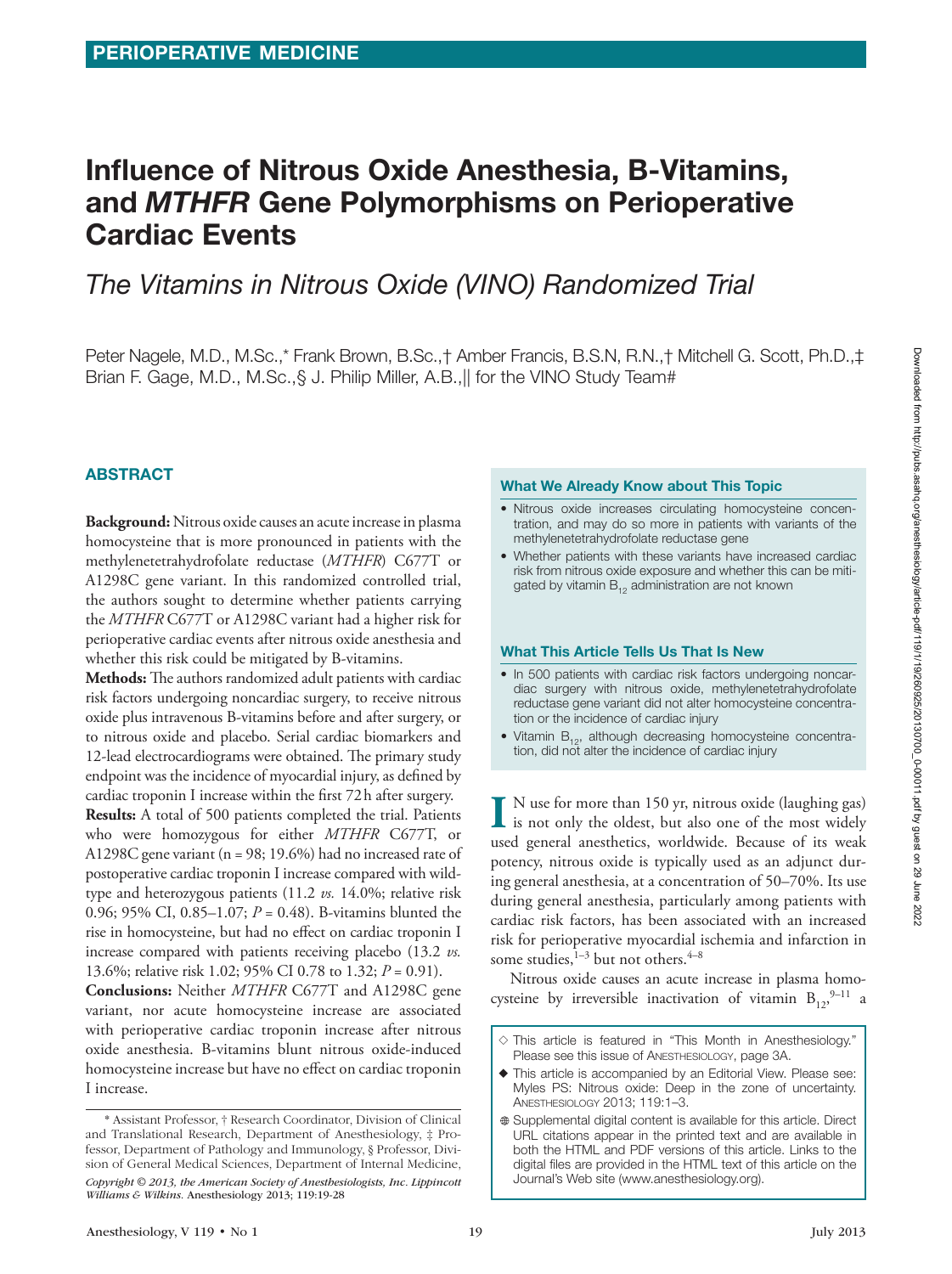side effect unrelated to its anesthetic action.<sup>12,13</sup> The acute increase in homocysteine has been proposed as the cause for the increased perioperative myocardial infarction risk.<sup>14</sup> Previously, we showed that patients homozygous for the C677T or A1298C variant in the methylenetetrahydrofolate reductase (*MTHFR*) gene, which is the most important genetic determinant of plasma homocysteine,<sup>15–19</sup> developed higher plasma homocysteine concentrations after nitrous oxide anesthesia.<sup>20</sup>

The purpose of the present investigation was to determine whether patients who were homozygous for the *MTHFR* C677T or A1298C variant had an increased risk for perioperative cardiac events after nitrous oxide anesthesia, and whether this risk could be mitigated by B-vitamins, which reliably lowers plasma homocysteine.21–23 To answer this question, we conducted a double-blind, randomized placebo-controlled trial. In the trial, patients scheduled for nitrous oxide anesthesia were randomly allocated to receive B-vitamins or placebo.

## Materials and Methods

### *Study Design and Oversight*

The Vitamins in Nitrous Oxide trial was a single-center randomized, double-blind placebo-controlled trial of nitrous oxide and B-vitamins in patients with or at risk for coronary artery disease, undergoing noncardiac surgery at Barnes-Jewish-Hospital, St. Louis. The investigators were responsible for all aspects of the trial, including design, protocol, data collection, and analyses. The study was conducted in accordance to

Address correspondence to Dr. Nagele: Department of Anesthesiology, Washington University School of Medicine, 660 S. Euclid Avenue, Box 8054, St. Louis, Missouri 63110. [nagelep@wustl.edu.](mailto:nagelep@wustl.edu)  This article may be accessed for personal use at no charge through the Journal Web site, [www.anesthesiology.org](http://www.anesthesiology.org).

the protocol. A data and safety monitoring board monitored the trial. The study was approved by the Washington University institutional review board (St. Louis, Missouri), and all patients provided written, informed consent. The trial was registered at clinicaltrials.gov with the identifier NCT00655980.

### *Patients*

Adult patients diagnosed with or at risk for coronary artery disease (combination of at least two risk factors, such as smoking history, hypertension, hypercholesterolemia, peripheral vascular disease, diabetes, stroke/transient ischemic attack), who were scheduled for elective noncardiac surgery under general anesthesia lasting more than 2h, were assessed for eligibility. Patients were ineligible: if they had a contraindication to the use of nitrous oxide (*e.g.,* pneumothorax, bowel obstruction, laparoscopic surgery, increased intracranial pressure, middle-ear occlusion); clinically significant pulmonary disease requiring supplemental oxygen; patients not expected to survive 24h; patients taking supplemental vitamin  $B_{12}$  or folic acid; allergy or hypersensitivity to cobalamins; Leber disease or a seizure disorder.

### *Randomization and Intervention*

The Vitamins in Nitrous Oxide trial consisted of two randomized arms, with a total sample size of 500 patients, all of whom received nitrous oxide throughout surgery at a concentration of 60%. Patients were randomized to receive either 1 mg vitamin  $B_{12}$  and 5 mg folic acid (in 100 ml of normal saline) before and after surgery (nitrous oxide/Bvitamin group;  $n = 250$ , or a placebo infusion  $(100 \text{ ml})$ normal saline; nitrous oxide/placebo group; n = 250). After initiation of the trial, the addition of a nitrous oxide-free nonrandomized reference group (n = 125) was recommended during scientific review at the National Institutes of Health, to determine if nitrous oxide had an effect on perioperative cardiac events independent of homocysteine increase. Patients in this reference cohort were drawn from the same population, had identical inclusion and exclusion criteria, but received nitrous oxide-free anesthesia and no B-vitamins. The protocol was amended, and the first patient in the reference group was enrolled in May 2010 (around study midpoint). No changes to the primary and secondary study outcomes were made. Patients in the reference group received an identical intraoperative oxygen concentration (40% oxygen; 60% nitrogen). All other aspects of intraoperative management were at the discretion of the anesthesia team.

The B-vitamin/placebo-infusion was covered with aluminum foil by an independent clinical pharmacist to prevent unblinding. Randomization was performed by our clinical pharmacy service as well and was in blocks of random sizes, using the Moses-Oakford algorithm<sup>24</sup>; no member of the study team had access to the randomization sequence until study enrolment finished. Patients, all members of the clinical care team (anesthesia team, surgeons, nurses),

<sup>||</sup> Professor, Division of Biostatistics, Washington University in St. Louis, St. Louis, Missouri. # VINO Study Team members are listed in the appendix.

Received from the Division of Clinical and Translational Research, Department of Anesthesiology, Washington University School of Medicine, St. Louis, Missouri. Submitted for publication August 21, 2012. Accepted for publication February 11, 2013. The VINO trial was funded by a grant from the National Institute for General Medical Sciences (K23 GM087534), National Institutes of Health (Bethesda, Maryland), and a grant to Washington University Institute of Clinical and Translational Sciences (UL1RR024992), by a mentored research training grant from the Foundation for Anesthesia Education and Research (Rochester, Minnesota; to Dr. Nagele), and the Division of Clinical and Translational Research, Department of Anesthesiology, Washington University, as well as Roche Diagnostics (Indianapolis, Indiana). Roche Diagnostics provided high-sensitivity troponin T assays and funding to cover the costs of running these assays, but had no role in the design of the study, data collection, or analysis or article preparation and submission. The other funders/sponsors had no role in the collection, management, analysis, and interpretation of the data; or preparation, review, or approval of the article. Dr. Nagele had a conflict of interest with Roche Diagnostics US (Indianapolis, Indiana). No other conflict of interest. Mr. Brown and Ms. Francis had no conflict of interest. Dr. Scott has been provided with a Research Support (Siemens Healthcare Diagnostic, Tarrytown, New York); Consulting (Roche Diabetes Care, Indianapolis, Indiana). Dr. Gage and Mr. Miller had no conflict of interest.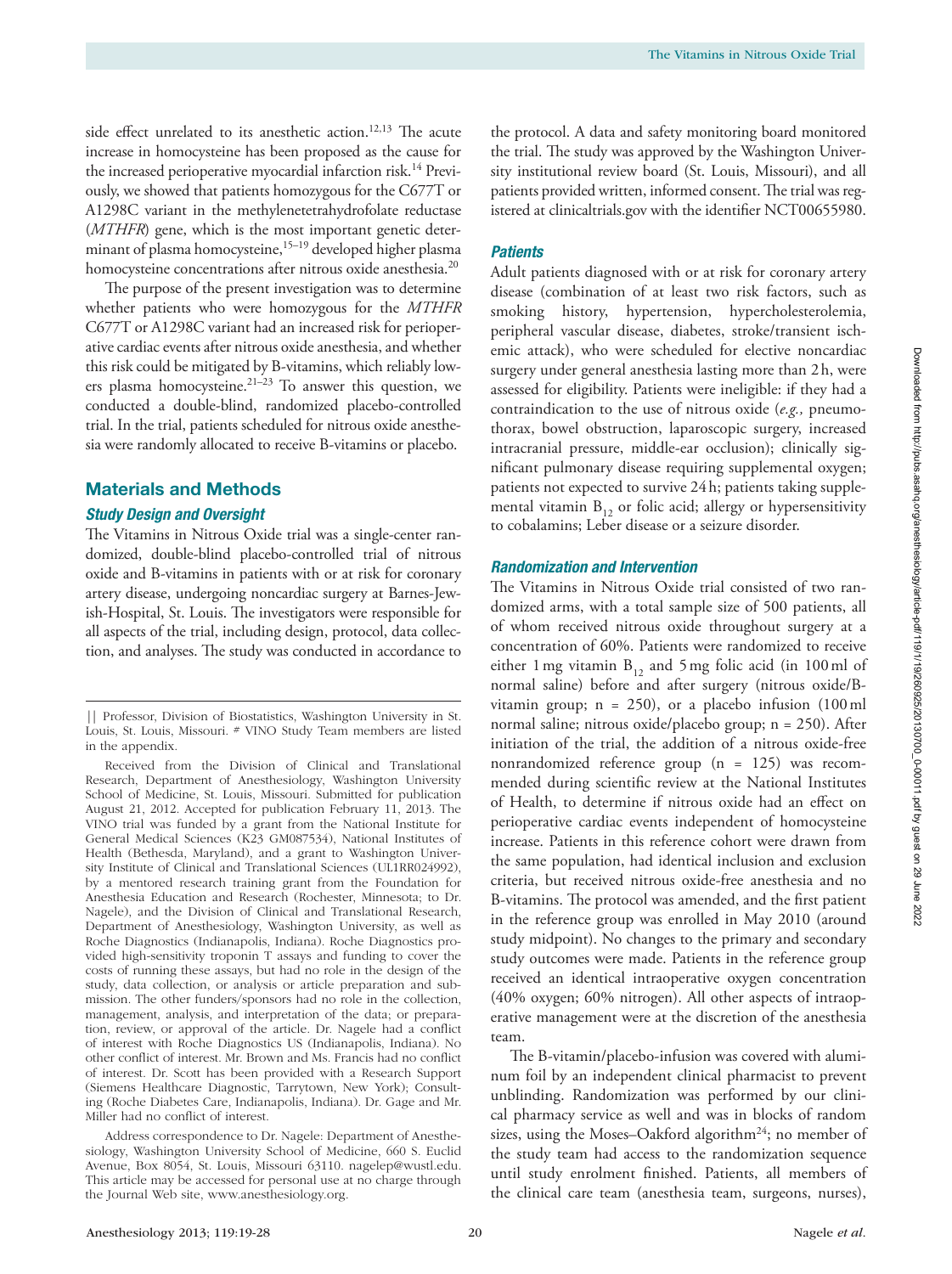# *Outcomes*

cal reasons.

For outcome assessments, patients had five serial blood collections and electrocardiograms at the following time points: preoperative (baseline), end of surgery, and postoperative days 1, 2, and 3. Plasma total homocysteine (tHcy), serum troponin I (TnI; Siemens Dimension RxL; Siemens, Tarrytown, NY), and high-sensitivity troponin T (hs-cTnT; Roche Elycsys 2010; Roche Diagnostics, Indianapolis, IN) were measured at all time points; serum folate and vitamin  $B_{12}$  were measured at baseline and on postoperative day 1. *MTHFR* genotypes (rs1801131, rs1801133) were determined by the Sequenom MassARRAY (Sequenom, San Diego, CA) system.

The primary study endpoint was the incidence of myocardial injury, as defined by cardiac troponin I (cTnI) increase within the first 72h after surgery. Secondary endpoints were the incidence of myocardial infarction within the first 72h after surgery, and a composite of 30-day mortality and nonfatal myocardial infarction, which were assessed by a 30-day follow-up interview and medical records review. For the assessment of the primary study outcome, a Food and Drug Administration-cleared troponin I assay was used (Siemens Dimension RxL; limit of detection: 0.04 μg/l; 99th percentile: 0.07 μg/l; 10% coefficient of variation: 0.14 μg/l).<sup>25</sup> During the course of the trial, a novel high-sensitivity troponin T assay became available (Roche Elecsys; limit of detection: 5.0ng/l; 99th percentile: 14ng/l; 10% coefficient of variation:  $13 \text{ ng/l}$ ,<sup>25</sup> which we additionally used due to its markedly increased sensitivity in the detection of circulating troponins (currently not cleared by the U.S. Food and Drug Administration). Cardiac troponin increase was defined as a peak postoperative cardiac troponin I concentration more than 99th percentile (>0.07 μg/l). Myocardial infarction was defined according to the universal definition (troponin I increase >99th percentile plus electrocardiogram changes indicative of myocardial ischemia and/or clinical symptoms).<sup>26</sup> Electrocardiograms were read and analyzed by an expert assessor blinded to the group assignment. Adverse events were assessed by the study team from patient medical records.

# *Statistical Analysis*

Patients were grouped according to their *MTHFR* genotype in homozygotes (*MTHFR* 677TT and 1298CC) and wild-type or heterozygotes (*MTHFR* 677CC and CT, and 1298AA and AC) on the basis of our previous observation, suggesting a significantly higher homocysteine increase after nitrous oxide anesthesia among *MTHFR* homozygous patients.20 The sample size determination was planned

for the two randomized trial arms and did not include the reference group. Extrapolated from incidences observed in patients undergoing vascular surgery and our previous study, $20$  we expected an incidence rate of cardiac troponin increase among *MTHFR* homozygous patients (expected proportion 20% of the study population) of 24% (with B-vitamins) and 47% (placebo), and at 20% for nonhomozygous patients (B-vitamins) and 32% (placebo).

On the basis of these assumptions, a sample size of n equals to 500 was sufficient to detect a statistically significant difference between  $MTHFR$  homozygotes with an  $\alpha$  = 0.05 and β = 0.30, and between *MTHFR* nonhomozygotes with an  $\alpha$  = 0.05 and  $\beta$  = 0.22. Using continuous data, we could detect at a power of 0.7, a difference of 0.5 of a SD between *MTHFR* homozygotes, and a difference of 0.28 SDs between nonhomozygotes. All power calculations are based on two-tail tests, with a 0.05 significance level, using the program STPLAN (M.D. Anderson Cancer Center, University of Texas, Houston, TX).

Data were entered into a Research Electronic Data Capture (REDCap) database<sup>27</sup> and exported into SAS (Cary, NC). Descriptive statistics for each group were computed, including the calculation of the median and 25th and 75th percentiles because many of the distributions were skewed or means ± SD. When analyzing dichotomous outcomes, chisquare tests and logistic regression were used. For continuous values, which were obtained at multiple time points, a repeated measures ANOVA was computed, and appropriate contrasts from the time\*group effect constructed to compare changes from baseline to peak values between groups. Analyses were also repeated using stratification by *MTHFR* genotype. Where regression diagnostics raised concerns, results were confirmed using transformations (*e.g.,* logarithmic) or rank order transformations. Significance level was set at 0.05, two-tailed.

# Results

# *Patients*

From March 2008 to December 2011, we enrolled 687 patients into the study; sixty-two patients were withdrawn after randomization but before surgery, resulting in a final intention-to-treat sample of 625 patients. The most common causes for withdrawal were cancelled surgeries or refusal by the anesthesia team (fig. 1). Of the final study sample, 250 patients were randomly assigned to the nitrous oxide/Bvitamin group (5 patients did not receive nitrous oxide), and 250 to the nitrous oxide group/placebo (3 patients did not receive nitrous oxide). One hundred twenty-five patients were assigned to the nonrandomized reference group. Baseline characteristics between the two randomized study arms were well balanced (table 1). The *MTHFR* A1298C allele (minor allele frequency 0.29) was in Hardy–Weinberg equilibrium, but the C677T allele (minor allele frequency 0.28) was not. The TT variant had an observed prevalence of: 10.6% (expected: 7.8%; *P* < 0.001).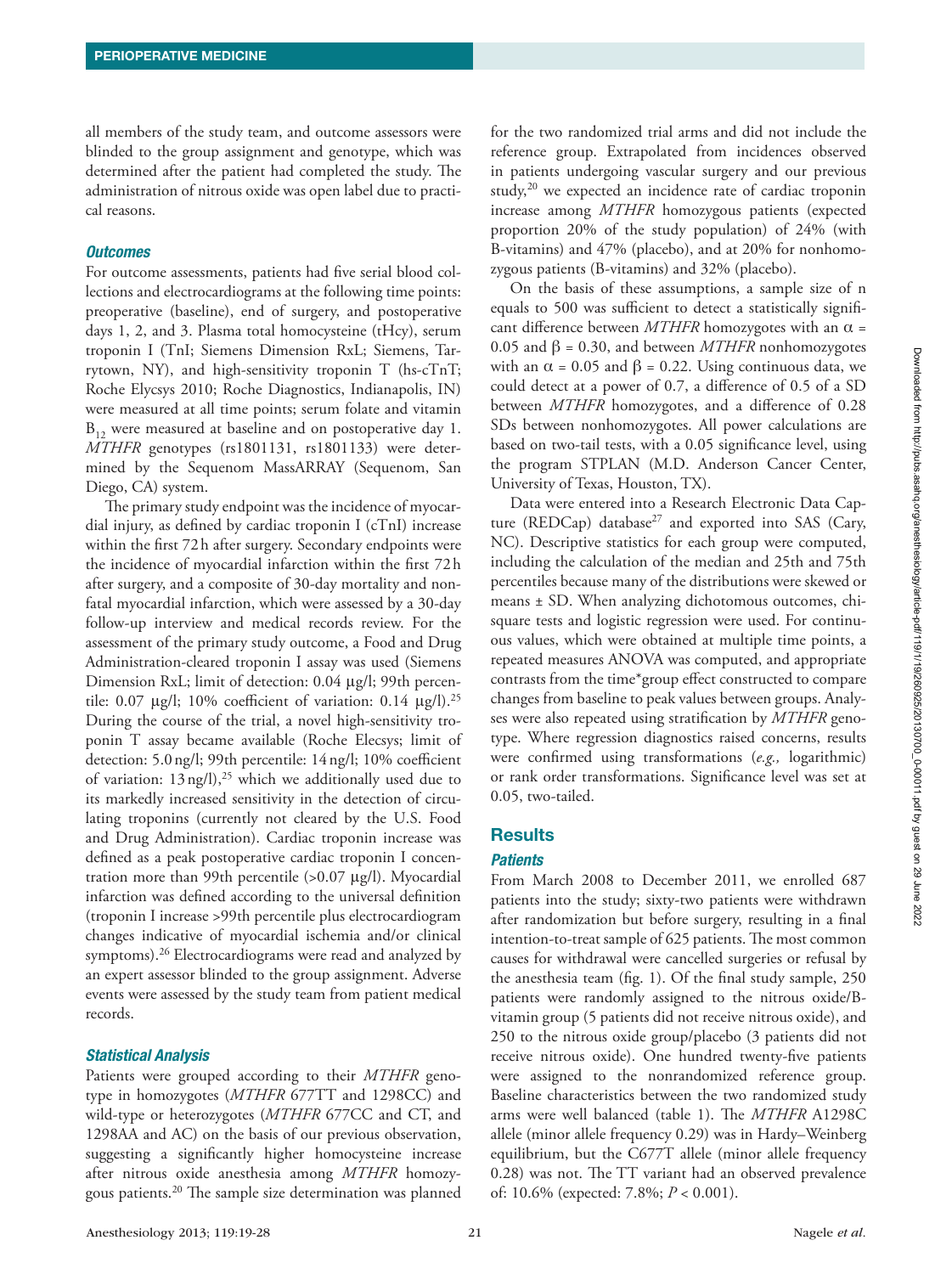

Fig. 1. Enrollment and randomization.  $N_2O$  = nitrous oxide.

### *Study Outcomes—Homocysteine*

Patients in the nitrous oxide/B-vitamin group and nitrous oxide/placebo group had similar median exposures to nitrous oxide (measured as the product of duration of nitrous oxide anesthesia in hours and fraction of inspiratory nitrous oxide concentration: 1.7 ±1.0 percent\*hours *vs.*  $1.7 \pm 1.0$  percent<sup>\*</sup>hours ( $P = 0.62$ ). Patients in the nitrous oxide/B-vitamin group had significantly higher postoperative vitamin  $B_{12}$  and folate concentrations compared with baseline and to both the other groups (see table, Supplemental Digital Content 1, [http://links.lww.com/ALN/A937\)](http://links.lww.com/ALN/A937). Plasma total homocysteine concentrations rose in all patients who received nitrous oxide, regardless of MTHFR genotype. The increase was significantly blunted in patients receiving B-vitamins (fig. 2 and table 2). The *MTHFR* C677T and A1298C allele status did not influence the extent of plasma total homocysteine increase. In the B-vitamin group, homozygous patients had a median increase of 2.1 μm [interquartile range, 0–5.3] and wild-type/heterozygous patients had 2.1 μm [−0.2 to 5.5]; in the placebo group, homozygous patients had a 3.1-μm increase [interquartile range, 1.4–7.3] compared with 3.8 μ<sup>m</sup> [interquartile range, 0.6–6.8] for wild-type/heterozygous patients.

### *Influence of* MTHFR *Genotype on Perioperative Cardiac Events*

Among the 500 patients within the randomized trial, neither the *MTHFR* genotype, nor the B-vitamin treatment had an effect on cardiac study outcomes. Patients who were homozygous for the *MTHFR* C677T or A1298C gene variant (n = 98; 19.6%) had an 11.2% incidence rate of postoperative cTnI increase compared with 14.0% for wild-type and heterozygous patients (relative risk, 0.96; 95% CI, 0.85–1.07;  $P = 0.48$ ; table 3). B-vitamins had no effect on cTnI increase compared with patients receiving placebo (13.2 *vs.* 13.6%; relative risk, 1.02; 95% CI, 0.78–1.32; *P* = 0.91), regardless of *MTHFR* genotype.

Patients who were homozygous for the *MTHFR* C677T or A1298C gene variant had a 3.1% incidence rate of perioperative myocardial infarction (within 3 days after surgery) compared with 4.7% for wild-type and heterozygous patients (relative risk, 0.93; 95% CI, 0.78–1.10; *P* = 0.48). The incidence of postoperative myocardial infarction was 6.0% in the nitrous oxide/placebo group and 2.8% in the nitrous oxide/B-vitamin group (relative risk, 1.60; 95% CI, 0.87–2.98; *P* = 0.09).

The extent of myocardial injury or necrosis, as indicated by the rise in high-sensitivity troponin  $T(\Delta h s - cTnT)$ , was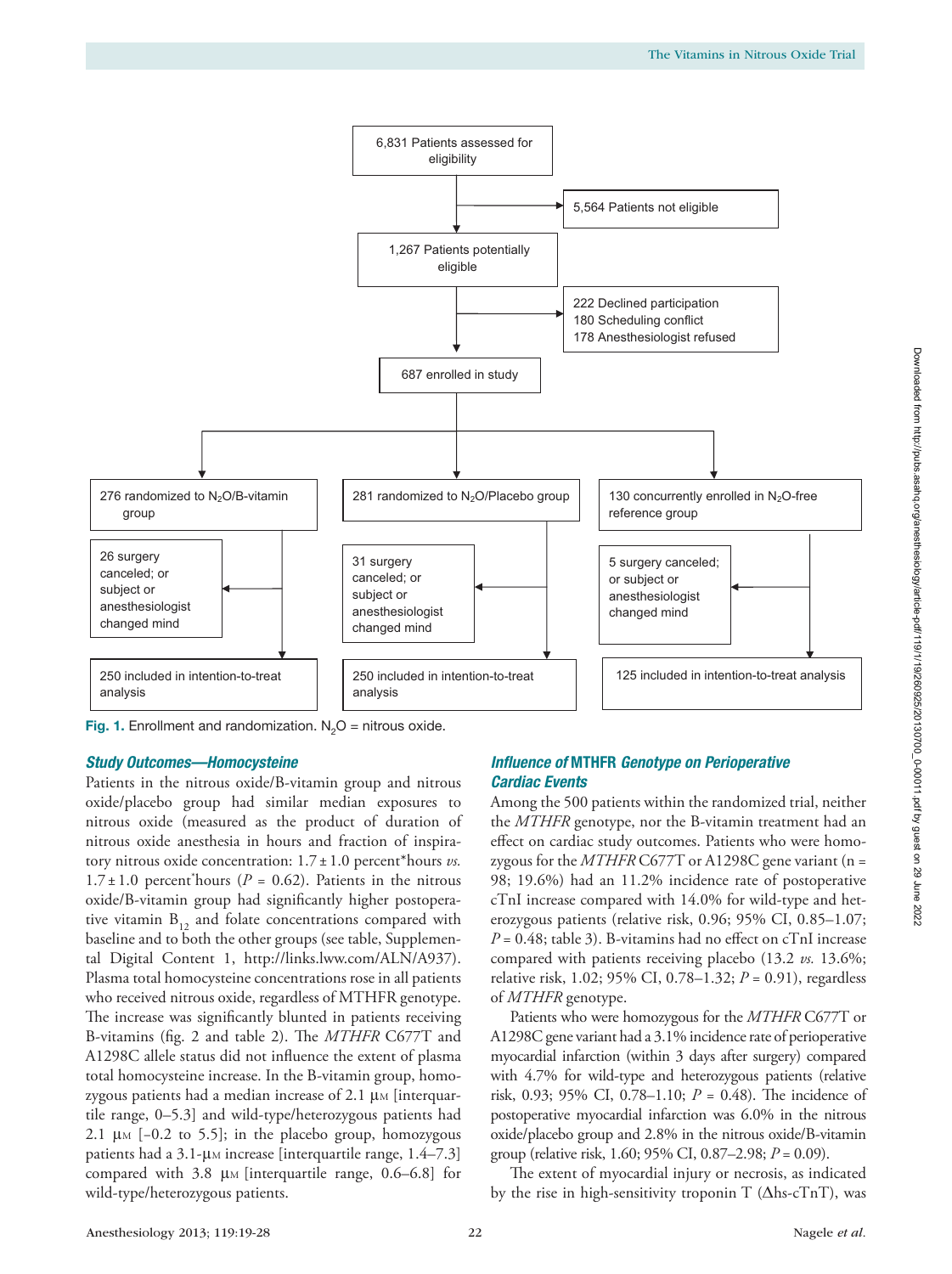### Table 1. Baseline Characteristics

|                                                                  | Nitrous Oxide/B-Vitamins ( $n = 250$ ) | Nitrous Oxide / Placebo ( $n = 250$ ) |
|------------------------------------------------------------------|----------------------------------------|---------------------------------------|
| Mean age, yr                                                     | $64.7 \pm 10.6$                        | $65.2 \pm 10.7$                       |
| Mean weight, kg                                                  | $90.3 \pm 22.7$                        | $88.9 \pm 20.8$                       |
| Female sex, no. (%)                                              | 92 (36.8)                              | 97 (39.0)                             |
| Race, no. (%)                                                    |                                        |                                       |
| White                                                            | 197 (79.1)                             | 200 (80.0)                            |
| <b>Black</b>                                                     | 51 (20.5)                              | 49 (19.6)                             |
| Other                                                            | 1(0.4)                                 | 1(0.4)                                |
| Smoking history, no. (%)                                         | 195 (79.0)                             | 175 (70.0)                            |
| Diabetes, no. (%)                                                | 96 (38.6)                              | 88 (35.5)                             |
| Hypertension, no. (%)                                            | 200 (80.0)                             | 204 (81.6)                            |
| Chronic renal failure, no. (%)                                   | 16(6.5)                                | 35(14.1)                              |
| On hemodialysis, no. (%)                                         | 1(0.4)                                 | 3(1.2)                                |
| Coronary artery disease, no. (%)                                 | 140 (56.0)                             | 148 (59.2)                            |
| Congestive heart failure, no. (%)                                | 27 (10.8)                              | 31(12.4)                              |
| Peripheral vascular disease, no. (%)                             | 81 (32.5)                              | 85 (34.4)                             |
| ASA status, no. (%)                                              |                                        |                                       |
|                                                                  | 1(0.4)                                 | $\mathbf 0$                           |
| $\mathbf{  }$                                                    | 45 (18.0)                              | 42 (16.9)                             |
| Ш                                                                | 199 (79.6)                             | 196 (79.0)                            |
| IV                                                               | 5(2.0)                                 | 10(4.0)                               |
| Lee revised cardiac risk index, mean                             | $1.9 \pm 0.8$                          | $2.0 \pm 0.9$                         |
| Median serum vitamin B <sub>12</sub> , pg/ml (IQR)               | 415 (317-581)                          | 405 (300-564)                         |
| Median serum folate, ng/ml (IQR)                                 | 16.1 (12.1-23.7)                       | 16.5 (13.2–25.4)                      |
| Mean plasma total homocysteine, µM                               | $13.5 + 5.7$                           | $13.4 \pm 5.8$                        |
| Median serum high-sensitivity troponin<br>T, ng/l ( $ QR\rangle$ | $11.9(7.8-18.2)$                       | 11.5 (8.4-19.6)                       |
| MTHFR C677T (rs1801133)                                          |                                        |                                       |
| 677CC                                                            | 137 (56.6%)                            | 130 (53.1%)                           |
| 677CT                                                            | 76 (31.4%)                             | 89 (36.3%)                            |
| 677TT                                                            | 29 (12.0%)                             | 26 (10.6%)                            |
| MTHFR A1298C (rs1801131)                                         |                                        |                                       |
| 1298AA                                                           | 133 (54.7%)                            | 120 (49.2%)                           |
| 1298AC                                                           | 86 (35.4%)                             | 105 (43.0%)                           |
| 1298CC                                                           | 24 (10.0%)                             | 19 (7.8%)                             |
| Medications                                                      |                                        |                                       |
| Aspirin                                                          | 126 (50.8%)                            | 137 (54.8%)                           |
| Clopidogrel                                                      | 42 (16.8%)                             | 45 (18.1%)                            |
| Warfarin                                                         | 28 (11.2%)                             | 21 (8.4%)                             |
| $\beta$ -blocker                                                 | 119 (47.6%)                            | 141 (56.6%)                           |
| ACE-inhibitor                                                    | 94 (37.6%)                             | 88 (35.2%)                            |
| Statin                                                           | 130 (52.0%)                            | 146 (58.4%)                           |
| Diuretic                                                         | 79 (31.6%)                             | 95 (38.0%)                            |
| Surgical procedure                                               |                                        |                                       |
| Vascular                                                         | 76 (30.4%)                             | 87 (34.8%)                            |
|                                                                  |                                        |                                       |
| Orthopedic                                                       | 88 (35.2%)                             | 81 (32.4%)                            |
| <b>ENT</b>                                                       | 22 (8.8%)                              | 20 (8.0%)                             |
| Gynecology                                                       | 26 (10.4%)                             | 21 (8.4%)                             |
| Urology                                                          | 22 (8.8%)                              | 22 (8.8%)                             |
| Neurosurgery                                                     | 16 (6.4%)                              | 19 (7.6%)                             |

ACE = angiotensin converting enzyme; ASA = American Society of Anesthesiologists; ENT = ear-nose-throat; IQR = interquartile range; *MTHFR* = methylenetetrahydrofolate reductase gene.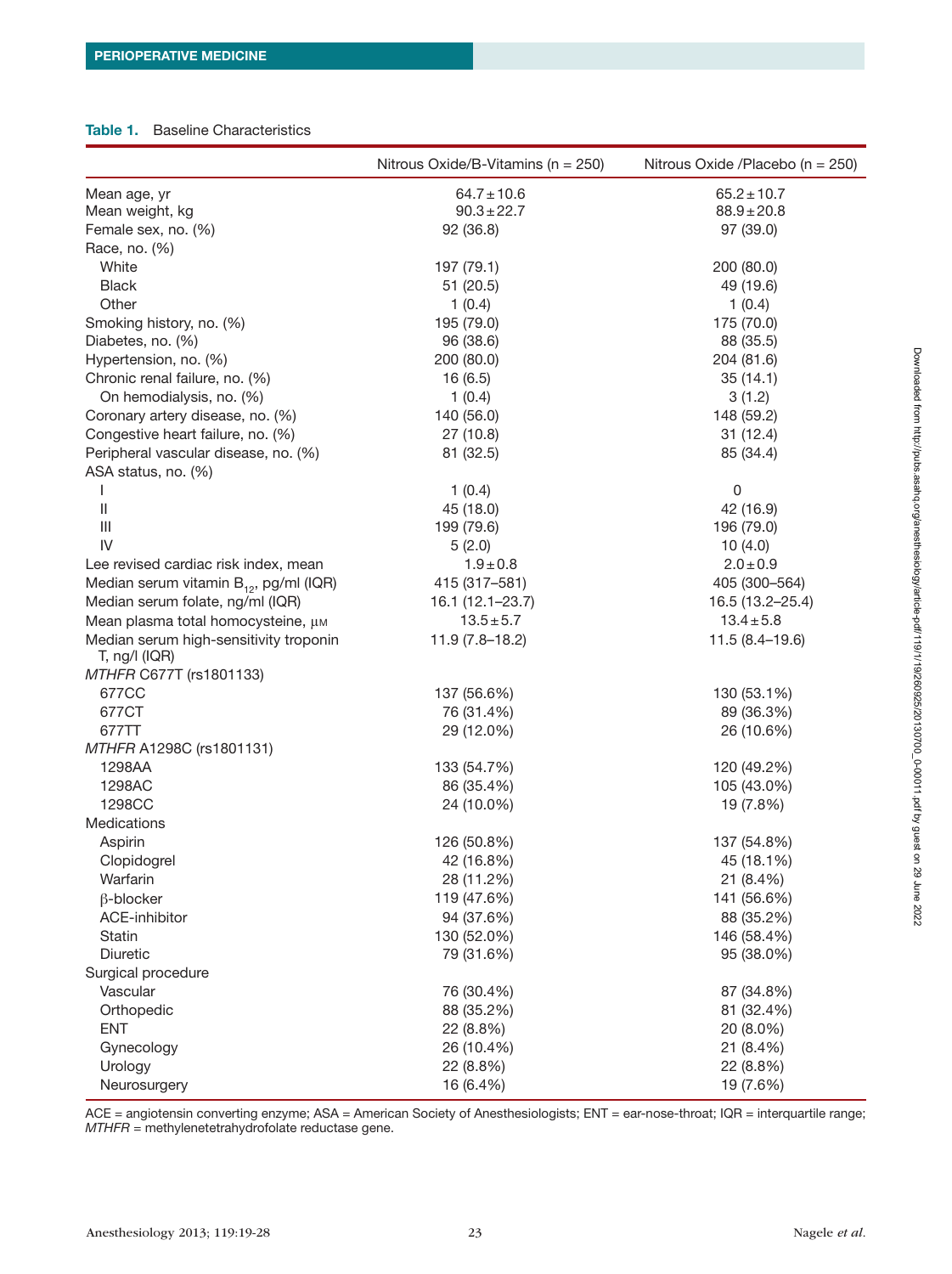

Fig. 2. Relative change in plasma homocysteine per study group over time. *Error bars* indicate 95% CI. tHcy = plasma total homocysteine.

not different among *MTHFR* homozygous and wild-type/ heterozygous patients and patients who received B-vitamins or placebo (table 2 and fig. 3).

Acute homocysteine increase was not correlated with cardiac troponin release, as indicated by the rise in hs-cTnT (Δhs-cTnT; Spearman correlation coefficient = 0.003; *P* = 0.94). At 30 days, three patients (1.2%) had died in the nitrous oxide group and none in the B-vitamin group.

### *Nonrandomized Nitrous Oxide-free Reference Group*

In addition to the randomized trial cohort, an additional, nonrandomized reference group (n = 125) of patients, receiving nitrous oxide-free anesthesia, were enrolled. Nine patients inadvertently received nitrous oxide during emergence from anesthesia and four patients for the duration of the case. The baseline characteristics of the nitrous oxide-free reference group were very similar to the randomized cohort (see table, Supplemental Digital Content 2, <http://links.lww.com/ALN/A938>). Patients in the nitrous oxide-free reference group had similar incidence rates of cardiac troponin I increase (13.6 *vs.* 13.4%) and a slightly increased rate of myocardial infarction (6.4 *vs.* 4.4%). The median Δhs-cTnT was similar to the randomized cohort, indicative of a similar magnitude of perioperative myocardial injury between patients receiving nitrous oxide and nitrous oxide-free anesthesia (see tables, Supplemental Digital Content 3, [http://links.lww.com/](http://links.lww.com/ALN/A939) [ALN/A939](http://links.lww.com/ALN/A939), and Supplemental Digital Content 4, [http://](http://links.lww.com/ALN/A940) [links.lww.com/ALN/A940](http://links.lww.com/ALN/A940)).

### *Safety*

No adverse events were related to the administration of intravenous B-vitamins (table 4). Within the first 3 postoperative days, 16 patients (6.4%) in the nitrous oxide/B-vitamin group had a cardiovascular event compared with 25 (10.0%) in the nitrous oxide/placebo group (table 4; see table, Supplemental Digital Content 5, <http://links.lww.com/ALN/A941>).

# **Discussion**

This trial resulted in several findings: First, the prophylactic use of vitamin  $B_{12}$  and folic acid successfully blunted the nitrous oxide-induced increase in plasma homocysteine but had no effect on perioperative cardiac outcomes. Second, patients who are homozygous for the *MTHFR* C677T and A1298C gene variants had no increased risk for perioperative cardiac events after nitrous oxide anesthesia. Third, the acute increase in plasma homocysteine caused by nitrous oxide was not associated with perioperative cardiac troponin increases.

Several points deserve comment. Consistent with earlier evidence,<sup>9</sup> our study showed that nitrous oxide causes an acute increase in plasma homocysteine, which lasts several days. Contrary to previous suggestions, however, the observed plasma homocysteine increase was not associated with troponin increases or myocardial infarction. The administration of B-vitamins before and after nitrous oxide anesthesia clearly lowered plasma homocysteine levels, but did not decrease the rate and magnitude of postoperative cardiac troponin increase, or myocardial infarction. We

Table 2. Peak and Change in Plasma Total Homocysteine and High-sensitivity Troponin T According to *MTHFR* Genotype and Intervention Group

|                                 | <b>MTHFR</b>           | Nitrous Oxide/           | Nitrous Oxide/Placebo |
|---------------------------------|------------------------|--------------------------|-----------------------|
|                                 | Genotype               | B-Vitamins ( $n = 250$ ) | $(n = 250)$           |
| Peak tHcy, $\mu$ <sub>M</sub>   | Homozygous             | 16.5 [13.3-21.2]         | 17.4 [12.8-21.1]      |
|                                 | Wild-type/heterozygous | 14.8 [11.8-19.4]         | 16.2 [12.8-20.7]      |
| Change tHcy, $\mu$ <sub>M</sub> | Homozygous             | $2.1$ [0-5.3]            | $3.1$ [1.4-7.3]       |
|                                 | Wild-type/heterozygous | $2.1$ [-0.2 to 5.5]      | $3.8$ [0.4-6.7]       |
| Peak hs-cTnT, ng/l              | Homozygous             | 19.1 [13.3-34.2]         | 14.5 [10.0-24.0]      |
|                                 | Wild-type/heterozygous | 14.1 [10.1-22.9]         | 16.5 [10.6-29.6]      |
| Change hs-cTnT, ng/l            | Homozygous             | $3.6$ [1.3-13.4]         | $2.9$ [1.3-6.2]       |
|                                 | Wild-type/heterozygous | $2.4$ [0.3-5.8]          | $2.5$ [0.5-7.1]       |

Values are median and interquartile range. Homozygous = *MTHFR* 677TT or 1298CC patients; wild-type and het. (=heterozygous)= *MTHFR* 677CC and TT; and 1298 AA and AC.

hs-cTnT = high-sensitivity cardiac troponin T; *MTHFR* = methylenetetrahydrofolate reductase gene; tHcy = plasma total homocysteine.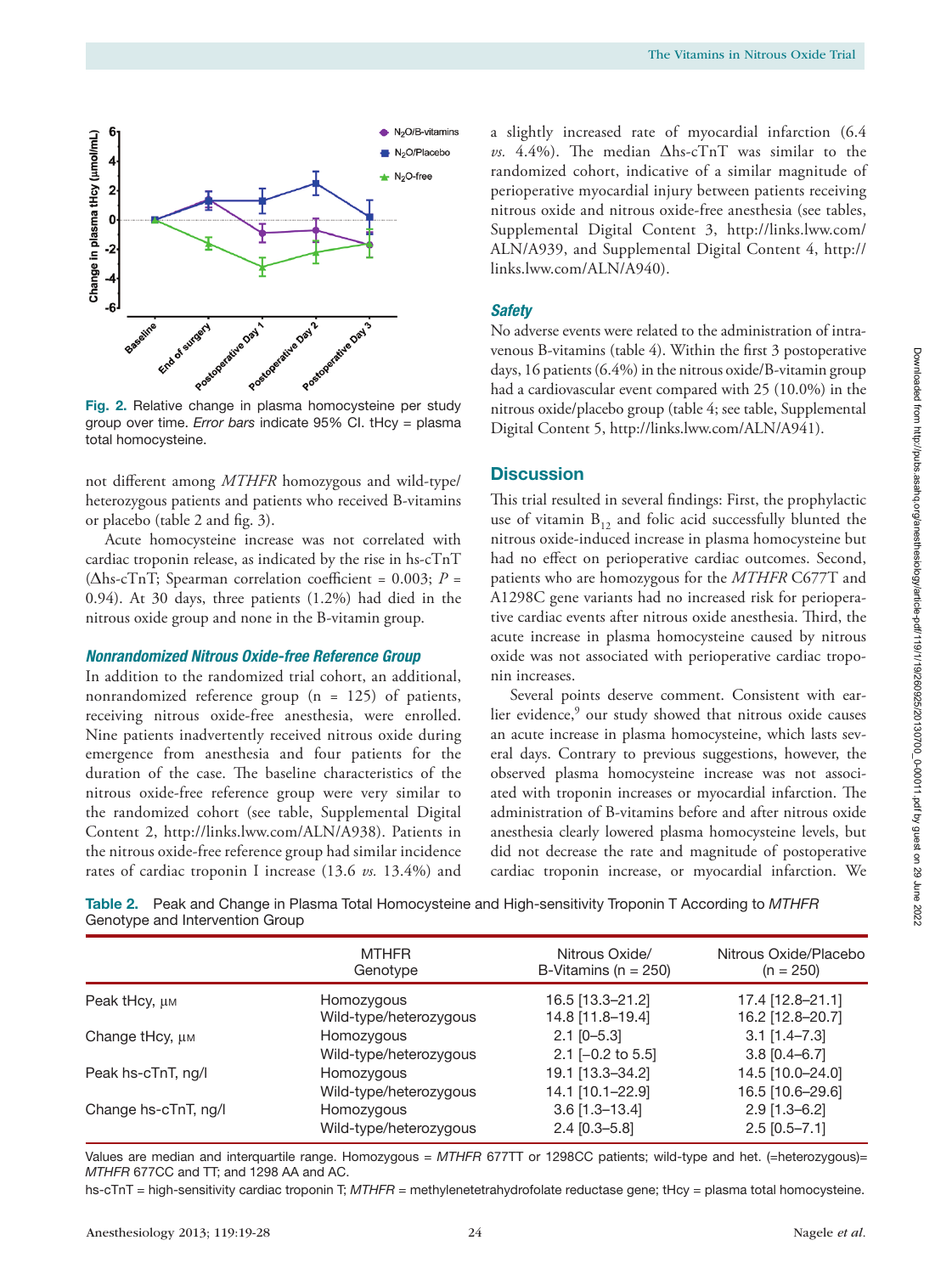|                              |                                                                  | Nitrous Oxide/<br>B-Vitamins ( $n = 250$ ) | Nitrous Oxide/<br>Placebo ( $n = 250$ ) | Subtotal                 |
|------------------------------|------------------------------------------------------------------|--------------------------------------------|-----------------------------------------|--------------------------|
| Cardiac troponin<br>increase | Homozygous ( $n = 98$ )<br>Wild-type/heterozygous<br>$(n = 389)$ | 6 (11.3%)<br>27 (13.8%)                    | $5(11.1\%)$<br>29 (14.1%)               | 11 (11.2%)<br>56 (14.0%) |
|                              | Subtotal                                                         | 33 (13.2%)                                 | 34 (13.6%)                              | 67 (13.4%)               |
| Myocardial infarction        | Homozygous                                                       | $2(3.8\%)$                                 | 1(2.3%)                                 | $3(3.1\%)$               |
|                              | Wild-type/heterozygous                                           | 5(2.5%)                                    | 14 (6.9%)                               | 19 (4.7%)                |
|                              | Subtotal                                                         | 7(2.8%)                                    | 15 (6.0%)                               | 22 (4.4%)                |
| Length of stay, d            | Median [IQR]                                                     | $4$ [2-6]                                  | $3 [2 - 5]$                             |                          |

|  | Table 3. Primary and Secondary Study Outcomes Grouped by MTHFR Genotype and Intervention Arm |  |  |
|--|----------------------------------------------------------------------------------------------|--|--|
|  |                                                                                              |  |  |

Homozygous = *MTHFR* 677TT or 1298CC patients; wild-type and heterozygous = *MTHFR* 677CC and TT; and 1298 AA and AC. IQR = interquartile range; *MTHFR* = methylenetetrahydrofolate reductase gene.

therefore, question the notion that acute nitrous oxideinduced hyperhomocysteinemia has a causal effect on perioperative myocardial ischemia and infarction. There is now an emerging consensus that homocysteine may be a marker,

rather than a cause of atherosclerotic disease and increased  $cardiovascular risk$ , $23,28,29$  despite impressive associations between chronically increased homocysteine and coronary artery disease.<sup>30,31</sup>

![](_page_6_Figure_6.jpeg)

Group

Fig. 3. Boxplots of high-sensitivity troponin T changes after baseline per group over time. Results are shown per group: nitrous oxide/B-vitamins; nitrous oxide/placebo, and reference group (no nitrous oxide) at four time points: end of surgery (EOS), postoperative days (POD) 1, 2, and 3 (POD 1, POD2, and POD 3). No statistically significant difference between any group at any time point were observed. *Boxes* represent the interquartile range (25 and 75% percentile); the *line* represents the median and the *whiskers* the Tukey distance (1.5 times the interquartile range).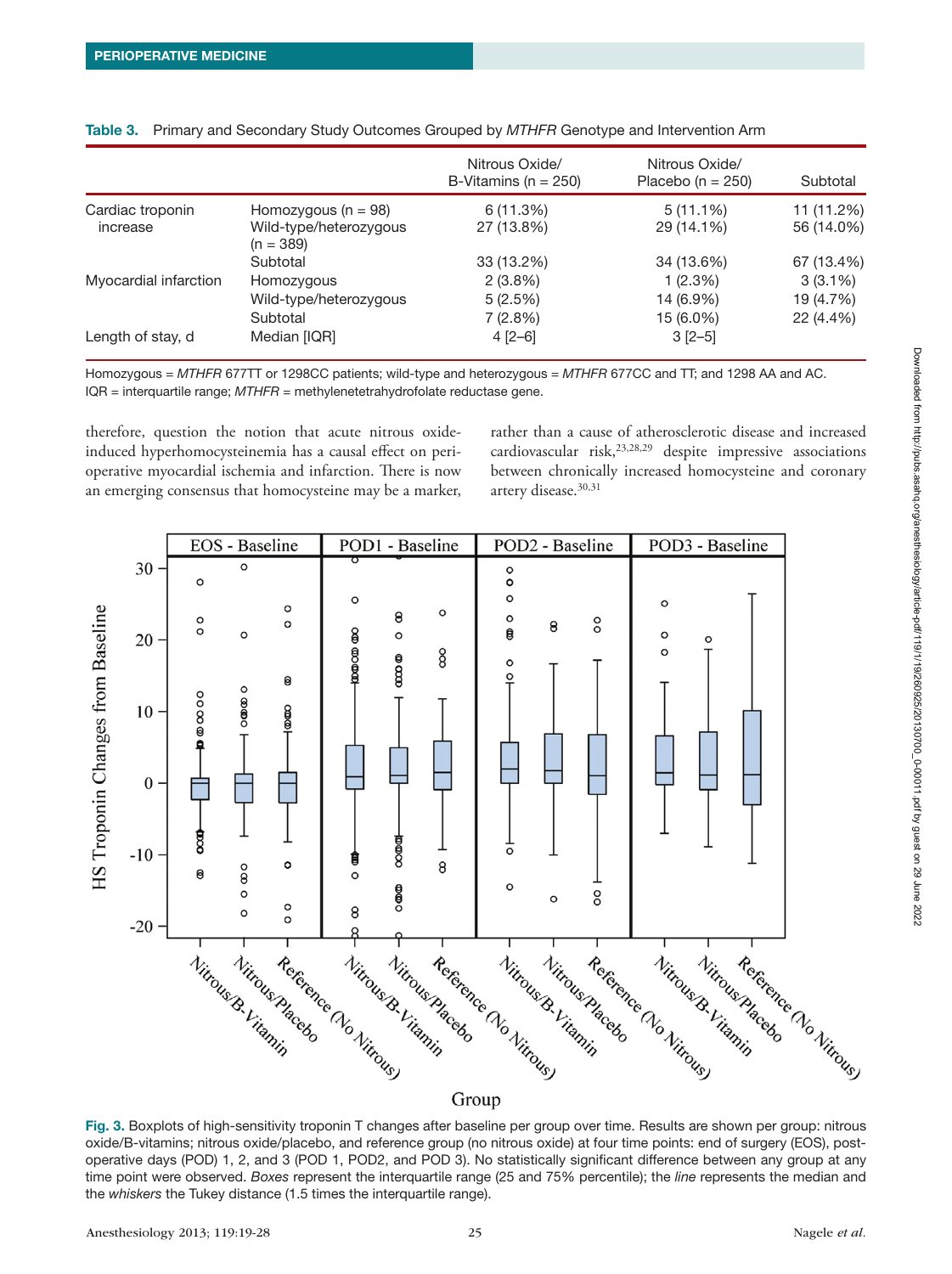|                                          | Nitrous Oxide/B-Vitamins ( $n = 250$ ) | Nitrous Oxide/Placebo ( $n = 250$ ) |
|------------------------------------------|----------------------------------------|-------------------------------------|
| Within 3 d after surgery                 |                                        |                                     |
| Nausea and vomiting, no. (%)             | 3(1.2)                                 | 13(5.2)                             |
| Wound infection, no. (%)                 | 3(1.2)                                 | 4(1.6)                              |
| Any pulmonary, no. $(\%)^*$              | 5(2.0)                                 | 4(1.6)                              |
| Any cardiovascular, no. (%) <sup>+</sup> | 16(6.4)                                | 25(10.0)                            |
| Any renal, no. $(\%)\ddagger$            | 5(2.0)                                 | 4(1.6)                              |
| Bleeding, no. (%)                        | 20(8.0)                                | 14(5.6)                             |
| lleus, no. $(\%)$                        | 4(1.6)                                 | 4(1.6)                              |
| Within 30 d after surgery                |                                        |                                     |
| Readmission, no. (%)                     | 9(3.6)                                 | 23(9.2)                             |
| Wound infection, no. (%)                 | 15(6)                                  | 18(7.2)                             |
| Any pulmonary, no. $(\%)^*$              | 3(1.2)                                 | 2(0.8)                              |
| Any cardiovascular, no. (%) <sup>+</sup> | 5(2.0)                                 | 11 $(4.4)$                          |
| Any renal, no. $(\%)\ddagger$            | 0                                      | 0                                   |
| Bleeding, no. (%)                        | 4(1.6)                                 | 2(0.8)                              |
| lleus, no. $(\%)$                        | 1(0.4)                                 | 0                                   |
| Deep venous thrombosis, no. (%)          | 2(0.8)                                 | 5(2.0)                              |
| Death, no. $(\%)$                        | 0                                      | 3(1.2)                              |
|                                          |                                        |                                     |

#### Table 4. Adverse Outcomes

Pulmonary complications included respiratory distress, pulmonary edema, pneumothorax, reintubation, pneumonia, pleural effusion. † Cardiovascular complications included new onset atrial fibrillation, ventricular tachycardia, myocardial infarction, cardiac arrest. ‡ Renal complications included creatinine increase, acute kidney failure, kidney injury during surgery.

To our surprise, and contrary to our previous work, the *MTHFR* C677T and A1298C genotype had no influence on nitrous oxide-induced homocysteine increase.20 A likely explanation for this lack of influence lies in the mandatory dietary folate fortification of all grain products in the United States, which has increased folate levels throughout the population.32 Dietary folate fortification also reduces the effects of the *MTHFR* polymorphisms.<sup>19,33</sup> Our previous study was conducted in Austria, a country without mandatory folate fortification, which may explain why we previously observed a significant effect of *MTHFR* polymorphisms on nitrous oxide-induced homocysteine concentrations.

Previous research provides conflicting evidence regarding nitrous oxide and perioperative myocardial ischemia and infarction. Several smaller studies in high-risk patients observed no effect of nitrous oxide on myocardial ischemia,  $4-6$ whereas, a recent study showed an increased risk for ischemic electrocardiogram changes;<sup>1</sup> however, in this latter study, no cardiac biomarkers or clinical outcomes were reported. The only large clinical trial investigating nitrous oxide and cardiovascular outcomes, the ENIGMA trial, reported an inconclusive, statistically nonsignificant increase in the incidence of myocardial infarction from  $0.7\%$  (n = 7 of 997) to 1.3% (n = 13 of 1,015; odds ratio, 0.54; 95% CI, 0.22–1.37; *P* = 0.2), in patients receiving nitrous oxide.<sup>2</sup> Nevertheless, since the publication of these studies, many practitioners have abandoned the use of nitrous oxide for patients with cardiac risk factors. Our study suggests that there is no increased cardiac risk from acute nitrous oxide-induced hyperhomocysteinemia. The ongoing ENIGMA-II trial, a large-scale multicenter clinical trial, will provide robust and definitive

evidence to the question of the association between nitrous oxide and perioperative myocardial infarction.<sup>34</sup>

In addition to a standard Food and Drug Administration-cleared troponin I assay, our study used a novel highsensitivity troponin T assay, to detect myocardial necrosis and infarction. High-sensitivity troponin assays allow the detection of circulating cardiac troponins at extremely low levels (nanogram/liter), allowing for the calculation of a relative change Δhs-cTnT compared with baseline within each patient.<sup>35</sup> In our study, more than 80% of patients had a measurable rise in postoperative high-sensitivity troponin T compared with baseline. Our data suggest that high-sensitivity troponin assays may be the most sensitive method for the detection of perioperative myocardial injury and infarction.

The study has several limitations. First, the observed event rate of cardiac troponin I increases was substantially lower than expected. In hindsight, expecting an event rate of 47% among patients homozygous for either of the *MTHFR* variant who received nitrous oxide, was probably overly optimistic and resulted in a lower than expected study power. Given the remarkably negative results, both in the incidence rates between the groups, and the extent of myocardial injury as indicated by the nearly identical change in high-sensitivity troponin T, we doubt that a larger sample size would have resulted in a different study outcome.

Second, because our study was conducted in a country with dietary folate fortification, it is possible that its findings may not be generalizable to regions that do not have dietary folate fortification. Third, in the United States, many adults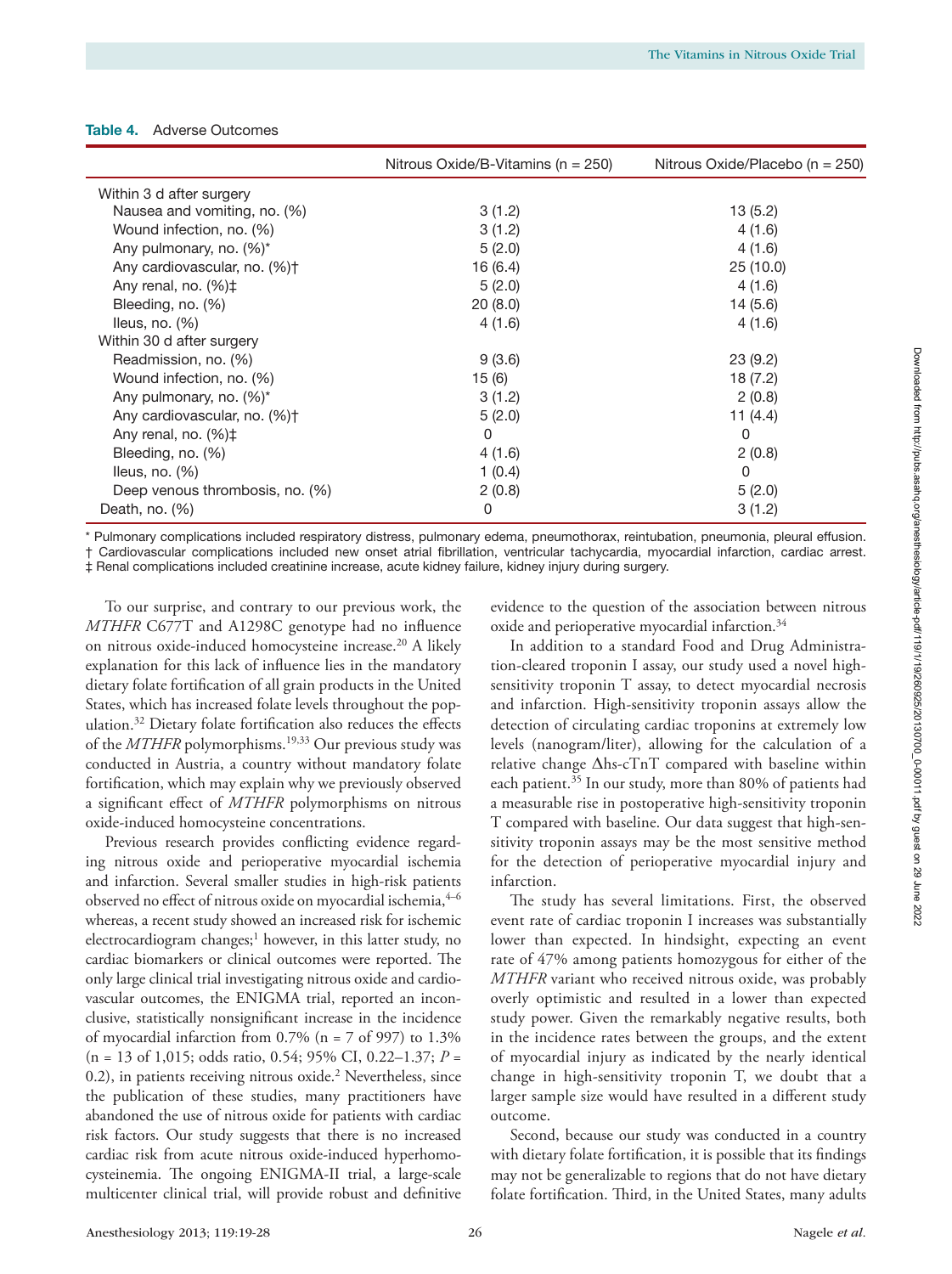use over-the counter multivitamins, and we cannot rule out the possibility that some of the patients self-medicated multivitamins within the first days after surgery, which could have affected plasma homocysteine concentration and theoretically, study outcomes.

In summary, the findings of this trial suggest that neither nitrous oxide-induced acute hyperhomocysteinemia, nor *MTHFR* genotype is associated with perioperative cardiac troponin increase after nitrous oxide anesthesia. The prophylactic use of B-vitamins is efficacious in blunting nitrous oxide-induced homocysteine increase but has no effect on perioperative cardiac events. We therefore, believe that based on current evidence, practitioners who feel that nitrous oxide could be beneficial for their patients should not refrain from administering it because of concern for acute homocysteine increase or *MTHFR* gene variant.

The authors thank all faculty members, residents, and CRNAs at Barnes-Jewish Hospital (St. Louis, Missouri) who supported the Vitamins in Nitrous Oxide (VINO) trial, most importantly to Alex S. Evers, M.D., Henry Mallinckrodt Professor of Anesthesiology and Chairman, Department of Anesthesiology, Washington University, St. Louis, Missouri, without whose support the VINO trial would have been impossible to conduct. The authors give special thanks to Kathryn Vehe, Pharm.D., from the Investigational Pharmacy, Barnes-Jewish Hospital, for her strong support. The authors also thank Ningying Wu, Ph.D. (Division of Biostatistics, Washington University School of Medicine, St. Louis, Missouri), for her help during the statistical analysis and Barbara Zehnbauer, Ph.D., Professor of Pathology and Immunology and Medical Director, Molecular Diagnostics Laboratory, Washington University School of Medicine, (now as Branch Chief and Senior Service Fellow, Centers for Disease Control and Prevention, Atlanta, Georgia) for her help in planning the genetic analysis. Most important, the authors thank Evan D. Kharasch, M.D., Ph.D., Russell D. and Mary B. Shelden Professor of Anesthesiology, Director of the Division of Clinical and Translational Research in the Department of Anesthesiology, and Vice Chancellor for Research at Washington University in St. Louis, for his outstanding mentorship and his invaluable advice and support in planning, execution, and publication of the VINO trial.

## References

- 1. Badner NH, Beattie WS, Freeman D, Spence JD: Nitrous oxide-induced increased homocysteine concentrations are associated with increased postoperative myocardial ischemia in patients undergoing carotid endarterectomy. Anesth Analg 2000; 91:1073–9
- 2. Myles PS, Leslie K, Chan MT, Forbes A, Paech MJ, Peyton P, Silbert BS, Pascoe E; ENIGMA Trial Group: Avoidance of nitrous oxide for patients undergoing major surgery: A randomized controlled trial. Anesthesiology 2007; 107:221–31
- 3. Leslie K, Myles PS, Chan MT, Forbes A, Paech MJ, Peyton P, Silbert BS, Williamson E: Nitrous oxide and long-term morbidity and mortality in the ENIGMA trial. Anesth Analg 2011; 112:387–93
- 4. Cahalan MK, Prakash O, Rulf EN, Cahalan MT, Mayala AP, Lurz FC, Rosseel P, Lachitjaran E, Siphanto K, Gussenhoven EJ: Addition of nitrous oxide to fentanyl anesthesia does not induce myocardial ischemia in patients with ischemic heart disease. Anesthesiology 1987; 67:925–9
- 5. Kozmary SV, Lampe GH, Benefiel D, Cahalan MK, Wauk LZ, Whitendale P, Schiller NB, Eger EI II: No finding of increased myocardial ischemia during or after carotid endarterectomy

under anesthesia with nitrous oxide. Anesth Analg 1990; 71:591–6

- 6. Mitchell MM, Prakash O, Rulf EN, van Daele ME, Cahalan MK, Roelandt JR: Nitrous oxide does not induce myocardial ischemia in patients with ischemic heart disease and poor ventricular function. Anesthesiology 1989; 71:526–34
- 7. Sanders RD, Graham C, Lewis SC, Bodenham A, Gough MJ, Warlow C; GALA Trial Investigators: Nitrous oxide exposure does not seem to be associated with increased mortality, stroke, and myocardial infarction: A non-randomized subgroup analysis of the General Anaesthesia compared with Local Anaesthesia for carotid surgery (GALA) trial. Br J Anaesth 2012; 109:361–7
- 8. Turan A, Mascha EJ, You J, Kurz A, Shiba A, Saager L, Sessler DI: The association between nitrous oxide and postoperative mortality and morbidity after noncardiac surgery. Anesth Analg 2012; 116:1026–33
- 9. Badner NH, Drader K, Freeman D, Spence JD: The use of intraoperative nitrous oxide leads to postoperative increases in plasma homocysteine. Anesth Analg 1998; 87:711–3
- 10. Kondo H, Osborne ML, Kolhouse JF, Binder MJ, Podell ER, Utley CS, Abrams RS, Allen RH: Nitrous oxide has multiple deleterious effects on cobalamin metabolism and causes decreases in activities of both mammalian cobalamin-dependent enzymes in rats. J Clin Invest 1981; 67:1270–83
- 11. Amess JA, Burman JF, Rees GM, Nancekievill DG, Mollin DL: Megaloblastic haemopoiesis in patients receiving nitrous oxide. Lancet 1978; 2:339–42
- 12. Jevtović-Todorović V, Todorović SM, Mennerick S, Powell S, Dikranian K, Benshoff N, Zorumski CF, Olney JW: Nitrous oxide (laughing gas) is an NMDA antagonist, neuroprotectant and neurotoxin. Nat Med 1998; 4:460–3
- 13. Nagele P, Metz LB, Crowder CM: Nitrous oxide (N(2)O) requires the N-methyl-D-aspartate receptor for its action in Caenorhabditis elegans. Proc Natl Acad Sci U S A 2004; 101:8791–6
- 14. Myles PS, Leslie K, Silbert B, Paech MJ, Peyton P: A review of the risks and benefits of nitrous oxide in current anaesthetic practice. Anaesth Intensive Care 2004; 32:165–72
- 15. Kang SS, Passen EL, Ruggie N, Wong PW, Sora H: Thermolabile defect of methylenetetrahydrofolate reductase in coronary artery disease. Circulation 1993; 88(4 Pt 1):1463–9
- 16. Frosst P, Blom HJ, Milos R, Goyette P, Sheppard CA, Matthews RG, Boers GJ, den Heijer M, Kluijtmans LA, van den Heuvel LP: A candidate genetic risk factor for vascular disease: A common mutation in methylenetetrahydrofolate reductase. Nat Genet 1995; 10:111–3
- 17. Ueland PM, Hustad S, Schneede J, Refsum H, Vollset SE: Biological and clinical implications of the MTHFR C677T polymorphism. Trends Pharmacol Sci 2001; 22:195–201
- 18. Bathum L, Petersen I, Christiansen L, Konieczna A, Sørensen TI, Kyvik KO: Genetic and environmental influences on plasma homocysteine: Results from a Danish twin study. Clin Chem 2007; 53:971–9
- 19. Nagele P, Meissner K, Francis A, Födinger M, Saccone NL: Genetic and environmental determinants of plasma total homocysteine levels: Impact of population-wide folate fortification. Pharmacogenet Genomics 2011; 21:426–31
- 20. Nagele P, Zeugswetter B, Wiener C, Burger H, Hüpfl M, Mittlböck M, Födinger M: Influence of methylenetetrahydrofolate reductase gene polymorphisms on homocysteine concentrations after nitrous oxide anesthesia. Anesthesiology 2008; 109:36–43
- 21. Albert CM, Cook NR, Gaziano JM, Zaharris E, MacFadyen J, Danielson E, Buring JE, Manson JE: Effect of folic acid and B vitamins on risk of cardiovascular events and total mortality among women at high risk for cardiovascular disease: A randomized trial. JAMA 2008; 299:2027–36
- 22. Study of the Effectiveness of Additional Reductions in C, Homocysteine Collaborative G, Armitage JM, Bowman L, Clarke RJ, Wallendszus K, Bulbulia R, Rahimi K, Haynes R,